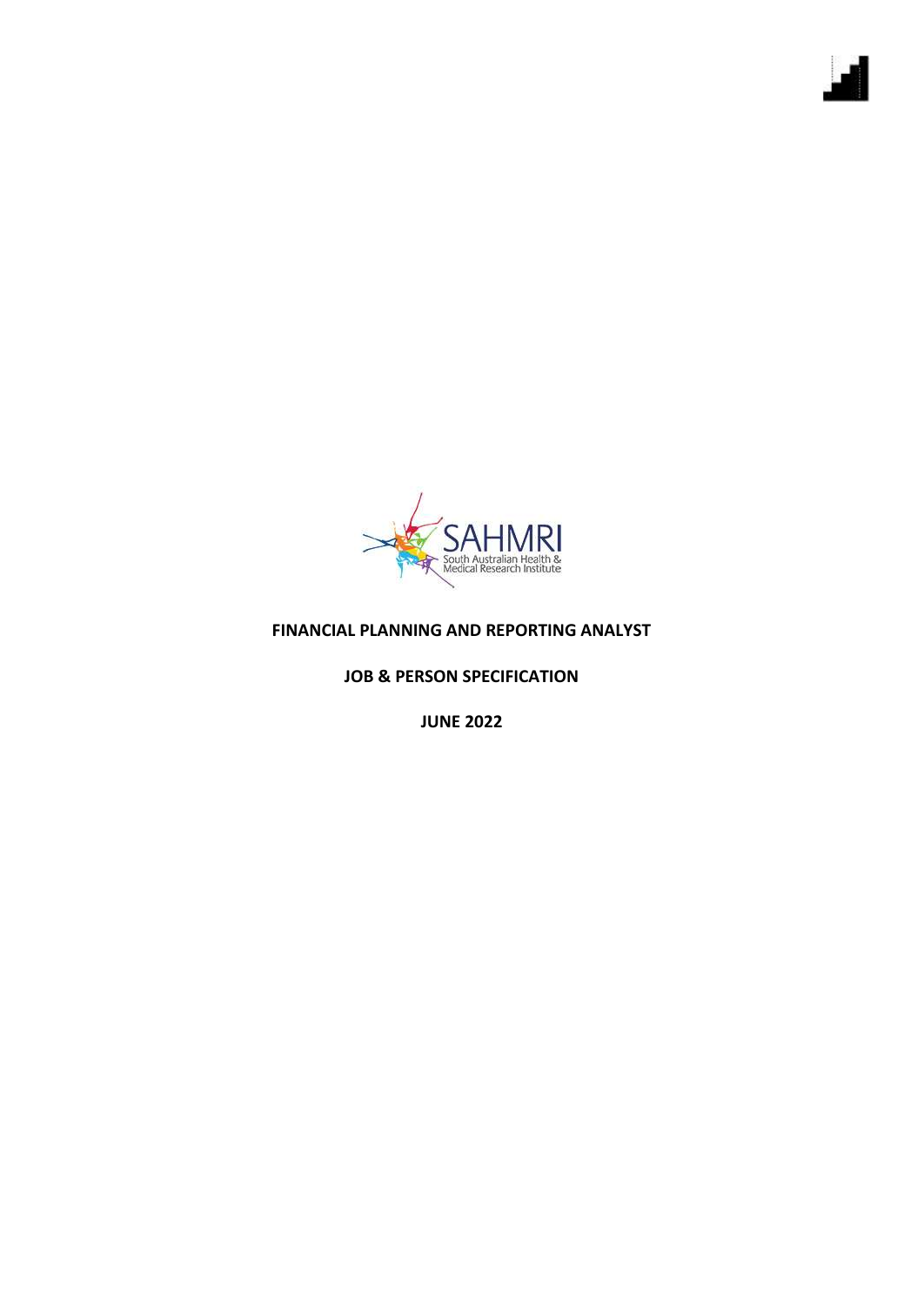





# **Job Description**

| <b>POSITION TITLE:</b> | Financial Planning & Reporting Analyst |
|------------------------|----------------------------------------|
| LOCATION:              | <b>SAHMRI.</b> North Terrace           |
| <b>REPORTS TO:</b>     | Financial Planning & Analysis Manager  |
| DFPARTMENT:            | Corporate Services, Finance            |

### PURPOSE AND SCOPE OF THE POSITION

The FP&R Analyst is responsible for the preparation of high-quality and timely management reports to internal stakeholders. Under guidance from the FP&R Senior Analyst and the FP&A Manager, they will analyse results and prepare reports to monitor current financial performance, forecast and budget future performance, identify trends and provide explanations for any variances.

### **KEY RESPONSIBILITIES**

The specific duties include:

- o Develop an understanding of all areas of SAHMRI's business and build strong working relationships with internal and external stakeholders
- o Prepare monthly financial information for allocated projects and / or themes to relevant internal stakeholders, providing users with insights to assist them with the financial management of their project or department
- o Assist with month-end and year-end close processes, including in the preparation of grant acquittal statements
- o Support the FP&A Manager and Senior FP&R Analyst in the delivery of the annual budget and forecast update processes, including:
	- o Assisting in the development of budget and forecast templates to be used by the wider team
	- o Engaging with internal project and / or theme stakeholders to prepare project-level budgets and forecasts
	- o Identifying trends in reported financial information and other non-financial information to be considered in future updates
	- o Ensuring budgets and forecasts are developed in line with SAHMRI's guidelines and overall strategic direction
- o Identify process improvements and work with the team to develop solutions
- o Support the team in the review and development of internal policies and procedures
- o Support the wider finance team with ad-hoc queries and analysis, as required
- o Take reasonable care to protect own health, safety and welfare at work and avoid affecting the health and safety of any other person at work
- o Participate in the implementation of the Institute's Work, Health and Safety Management System and related laws, regulations and guidelines
- o Ensure that duties are performed in keeping with the principles outlined in SAHMRI's Vision, Mission and Values and the Code of Conduct Policy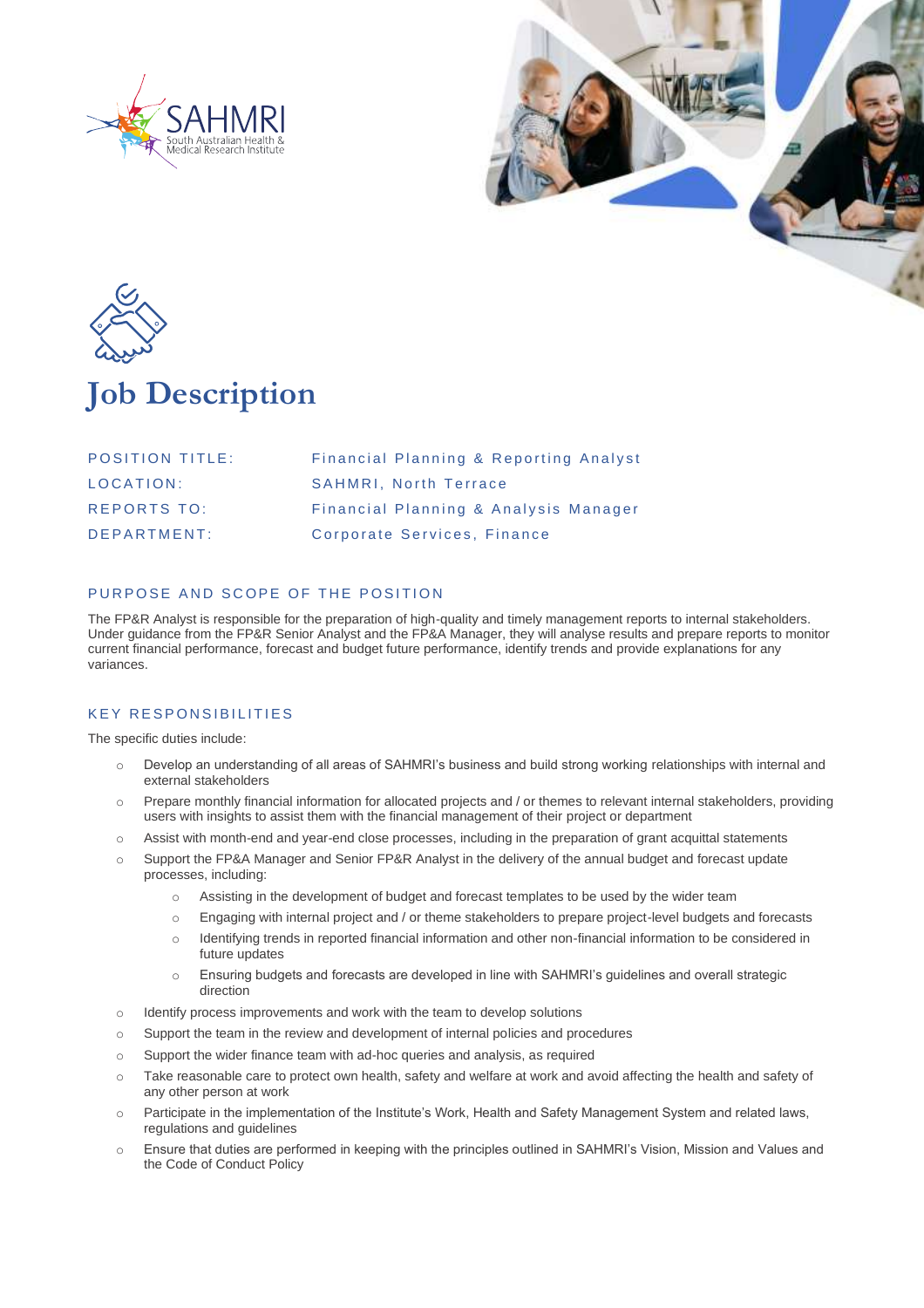



### SPECIAL REQUIREMENTS

- o Some out of hours' work may be required.
- o DCSI Employment Screening and Police Checks may be required.
- o Compliance with SAHMRI Immunisation Policy and COVID-19 Vaccination Plan.



# **Person Specification**

#### QUALIFICATIONS

- o An appropriate degree in Accounting, Commerce or Economics
- o CPA/CA qualified

#### EXPERIENCE, KNOWLEDGE AND SKILLS

- $\circ$  Strong analytical skills, with keen attention to detail and ability to identify trends in data
- o Demonstratable experience in assisting with the preparation of financial reports
- o An ability to transform complex financial information into a suitable format for a variety of audiences
- o Excellent interpersonal and communication skills, and the capacity to build positive relationships with a wide variety of stakeholders as a trusted advisor who is able to enhance finance acumen across the organisation
- o Proven ability to meet deadlines, manage competing priorities, and work under pressure
- o Ability to work productively within a team environment
- o Demonstrated ability to be able to work independently at times
- o Advanced knowledge of Excel
- o Experience using medium-sized financial information systems
- o Experience within a Big 4 or comparable service-based environment an advantage, but not essential
- o Understanding of accounting requirements of not-for-profit entities an advantage
- o Support SAHMRI's commitment to reconciliation and acknowledge the importance of working in partnership with Aboriginal and Torres Strait Islander People
- o Able to demonstrate the following SAHMRI Values and Culture:
	- o **Excellence**  Bold, Driven, Dynamic
	- o **Innovation** Persistent and Focused
	- o **Courage** Collaborative and Enabling
	- o **Integrity** Embrace Diversity, Demand Equity
	- o **Teamwork** Friendly, Fast, Flexible, Fun